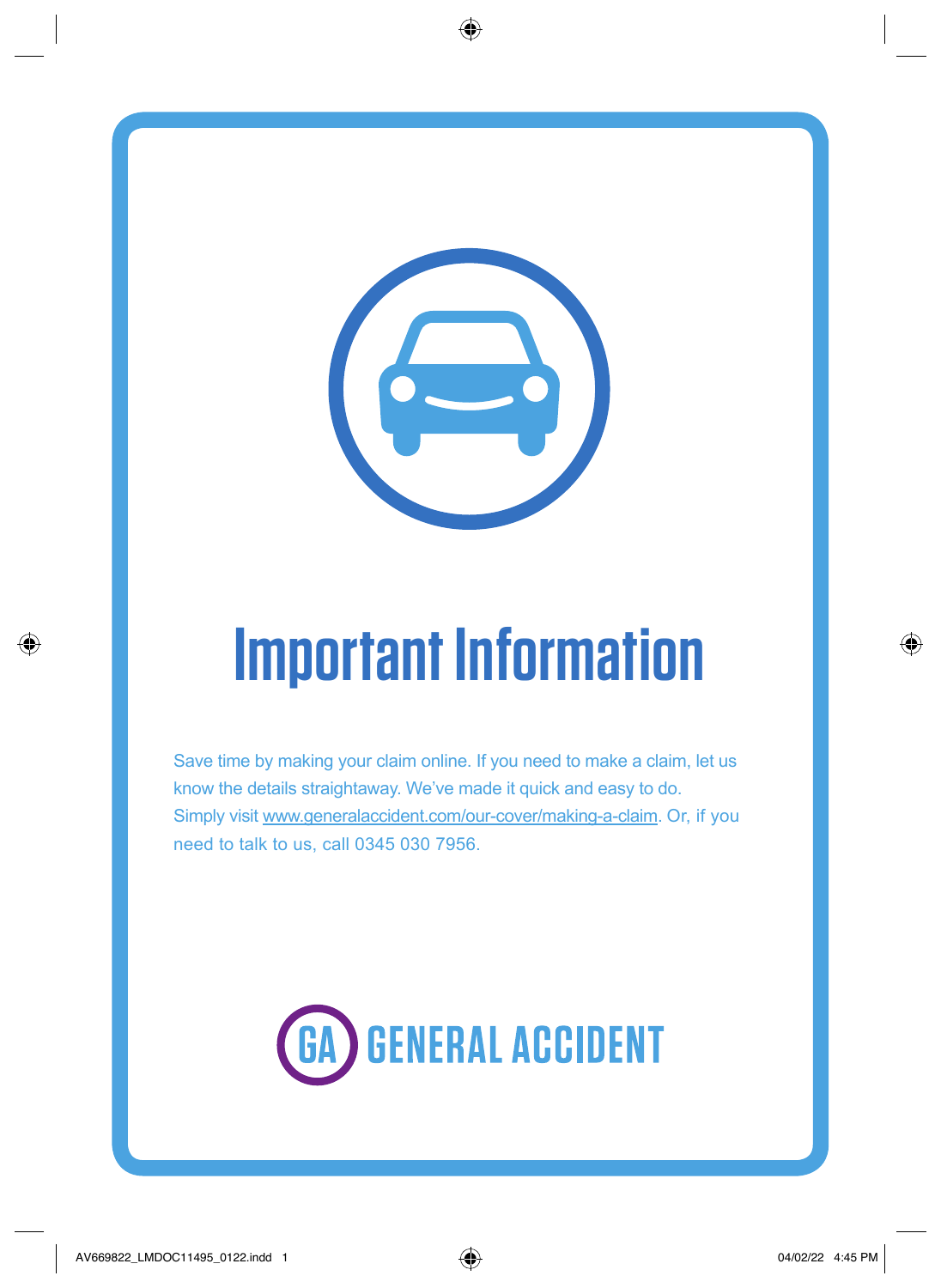# **Your important information**

**This document contains some important information you need to know about your insurance. The policy wording and schedule can be viewed at [www.generalaccident.com](http://www.generalaccident.com) and, once you've purchased your policy, all your documents will be available to view at MyAccount.** 

**It is important that you read all the policy documentation carefully.**

# **Accurate information**

You must always take reasonable care to give full and correct answers to the questions we ask. If you don't give us full and correct information, we may:

- change your premium, excess or cover
- refuse to pay all or part of a claim or cancel your cover

Please also see 'Important Notice - Information and changes we need to know about' in your policy booklet.

# **Administration and cancellation fees and charges**

| <b>Scenarios</b>                                                                            | Will I pay an admin fee                                                                                                                         |
|---------------------------------------------------------------------------------------------|-------------------------------------------------------------------------------------------------------------------------------------------------|
| We, or you cancel the policy within 14 day cooling off<br>period (before cover has started) | No                                                                                                                                              |
| We, or you cancel the policy within 14 day cooling off<br>period (after cover has started)  | £25 $*$                                                                                                                                         |
| We, or you cancel the policy after the 14 day cooling off<br>period has ended               | £50*                                                                                                                                            |
| You make a change via customer services                                                     | £30*                                                                                                                                            |
| You make a change online yourself via your MyAccount<br>portal                              | No - unless you make more<br>than five changes in any one<br>month period, we reserve<br>the right to charge £30* for<br>each subsequent change |

\*Plus Insurance Premium Tax at the appropriate rate.

There is no fee for opting in or out of automatic renewal regardless of how you contact us.

If you are a telematics policyholder, you should refer to the "Telematics Terms and Conditions" document which you have received for additional administration charges and cancellation terms.

For further information on the cancellation charges and cancellation details please refer to 'Your cancellation rights' in this document and the 'General Conditions' section in your policy booklet.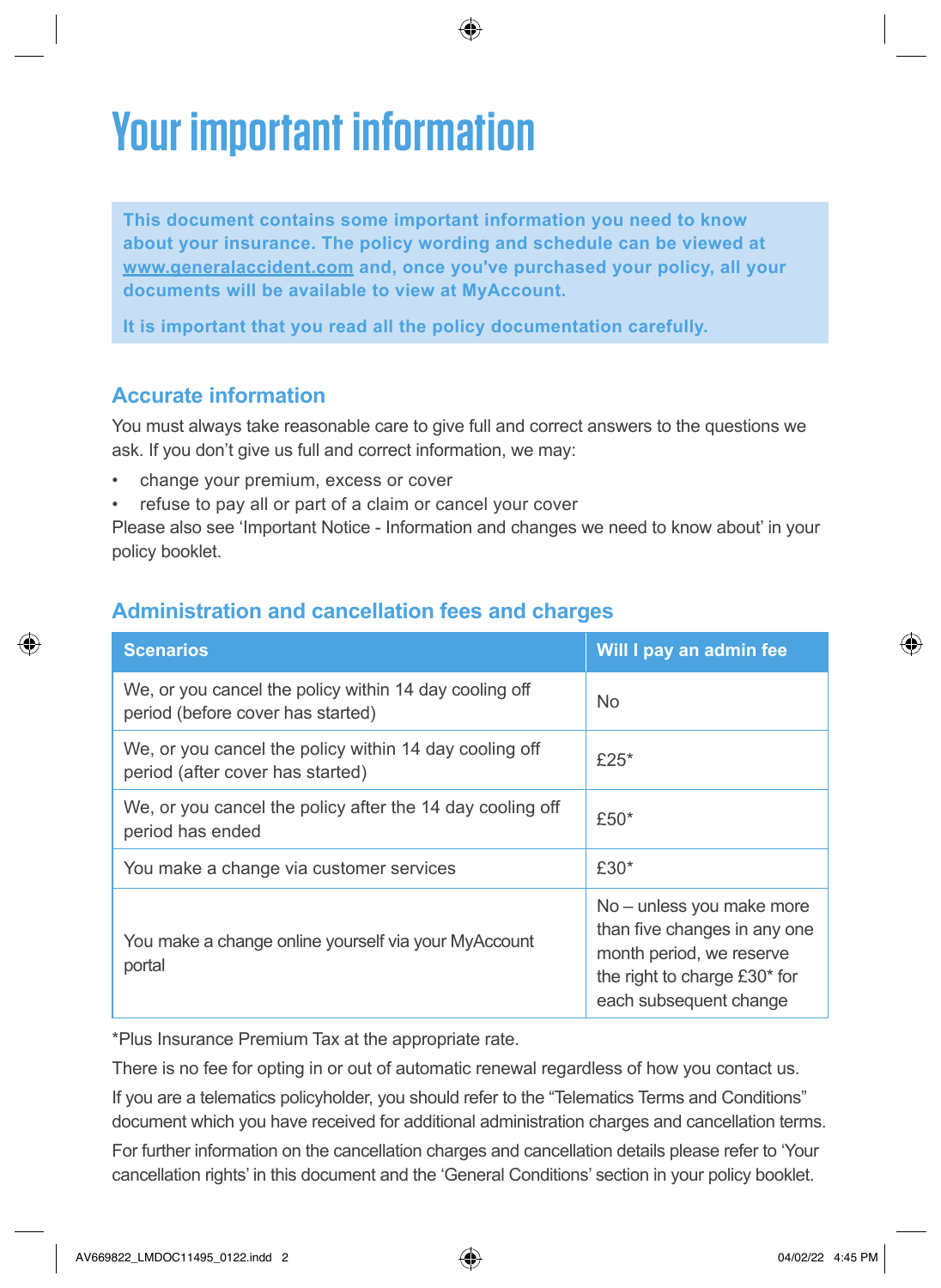# **Data Protection – Privacy Notice**

Aviva Insurance Limited is the main company responsible for your Personal Information (known as the controller). Aviva UK Digital Limited trading as General Accident acts as an additional data controller for the sale and distribution of the product.

We collect and use Personal Information about you in relation to our products and services. Personal Information means any information relating to you or another living individual who is identifiable by us. The type of Personal Information we collect and use will depend on our relationship with you and may include more general information (e.g. your name, date of birth, contact details) or more sensitive information (e.g. details of your health or criminal convictions).

Some of the Personal Information we use may be provided to us by a third party. This may include information already held about you within the Aviva group, information we obtain from publicly available records, third parties and from industry databases, including fraud prevention agencies and databases.

This notice explains the most important aspects of how we use your Personal Information, but you can get more information by viewing our full privacy policy at <https://www.generalaccident.com/privacy-policy>or requesting a copy by writing to us at: The Data Protection Team, Aviva, PO Box 7684, Pitheavlis, Perth PH2 1JR. If you are providing Personal Information about another person you should show them this notice.

We use your Personal Information for a number of purposes including providing our products and services and for fraud prevention.

We also use profiling and other data analysis to understand our customers better, e.g. what kind of content or products would be of most interest, and to predict the likelihood of certain events arising, e.g. to assess insurance risk or the likelihood of fraud.

We may carry out automated decision making to decide on what terms we can provide products and services, deal with claims and carry out fraud checks. More information about this, including your right to request that certain automated decisions we make have human involvement, can be found in the "Automated Decision Making" section of our full privacy policy.

We may process information from a credit reference agency, including a quotation search where you are offered an Aviva credit payment facility. More information about this can be found in the "Credit Reference Agencies" section of our full privacy policy.

We may use Personal Information we hold about you across the Aviva group for marketing purposes, including sending marketing communications in accordance with your preferences. If you wish to amend your marketing preferences please contact us at: [contactus@aviva.com](mailto:contactus@aviva.com) or by writing to us at: Aviva, Freepost, Mailing Exclusion Team, Unit 5, Wanlip Road Ind Est, Syston, Leicester, LE7 1PD. More information about this can be found in the "Marketing" section of our full privacy policy.

Your Personal Information may be shared with other Aviva group companies and third parties (including our suppliers such as those who provide claims services and regulatory and law enforcement bodies). We may transfer your Personal Information to countries outside of the UK but will always ensure appropriate safeguards are in place when doing so.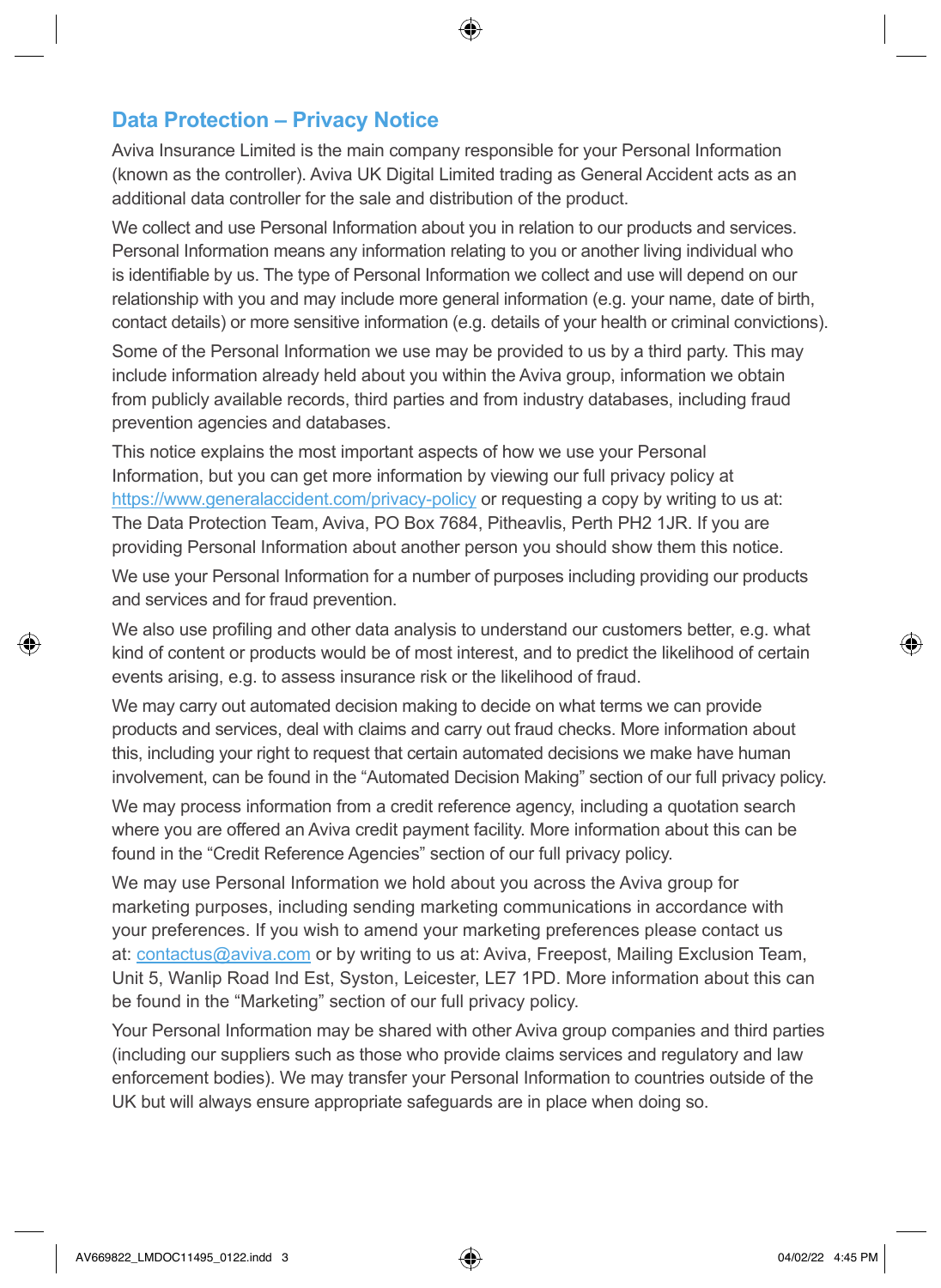You have certain data rights in relation to your Personal Information, including a right to access Personal Information, a right to correct inaccurate Personal Information and a right to erase or suspend our use of your Personal Information. These rights may also include a right to transfer your Personal Information to another organisation, a right to object to our use of your Personal Information, a right to withdraw consent and a right to complain to the data protection regulator. These rights may only apply in certain circumstances and are subject to certain exemptions. You can find out more about these rights in the "Data Rights" section of our full privacy policy or by contacting us at [dataprt@aviva.com](mailto:dataprt@aviva.com)

#### **How your Personal Information is used and shared by insurers and databases in relation to motor insurance**

The Personal Information you provide will be used by us and shared with other insurers as well as certain statutory and other authorised bodies for:

- Insurance underwriting purposes. To examine the potential risk in relation to your (and/or a third party's) prospective policy so that we can:
	- Consider whether to accept the relevant risk;
	- Make decisions about the provision and administration of insurance and related services for you (and members of your household);
	- Validate your (or any person or property likely to be involved in the policy or claim) claims history (at any time including upon application for insurance, in the event of an accident or a claim, or at a time of a mid-term adjustment or renewal).
- Management Information purposes. To analyse insurance and other markets for the purposes of:
	- Portfolio assessment;
	- Risk assessment;
	- Performance reporting;
	- Management reporting.
- Anti-fraud purposes. To detect and prevent fraudulent claims and/or activities by:
	- Sharing information about you with other organisations and public bodies including the police;
	- Tracing debtors or beneficiaries, recovering debt, managing your accounts and/or insurance policies;
	- Undertaking fraud searches. Insurers pass information to fraud prevention agencies and databases including the Claims and Underwriting Exchange Register and where appropriate the Motor Insurance Anti-Fraud and Theft Register by the Motor Insurance Bureau (MIB). This helps insurers check information and prevent fraudulent claims. When we deal with your request for insurance we may search these registers.
- Compliance with legal obligations and responsibilities, including:
	- Claims management In the event of a claim we may need to disclose information with any other party involved in that claim, e.g. third parties involved in the incident, their insurer, solicitor or representative and medical teams, the police or other investigators. We also may have to investigate your claims and conviction history;
	- Complaints management If you make a complaint about the service we have provided, we may be obliged to forward details about your complaints, including your Personal Information, to the relevant ombudsman;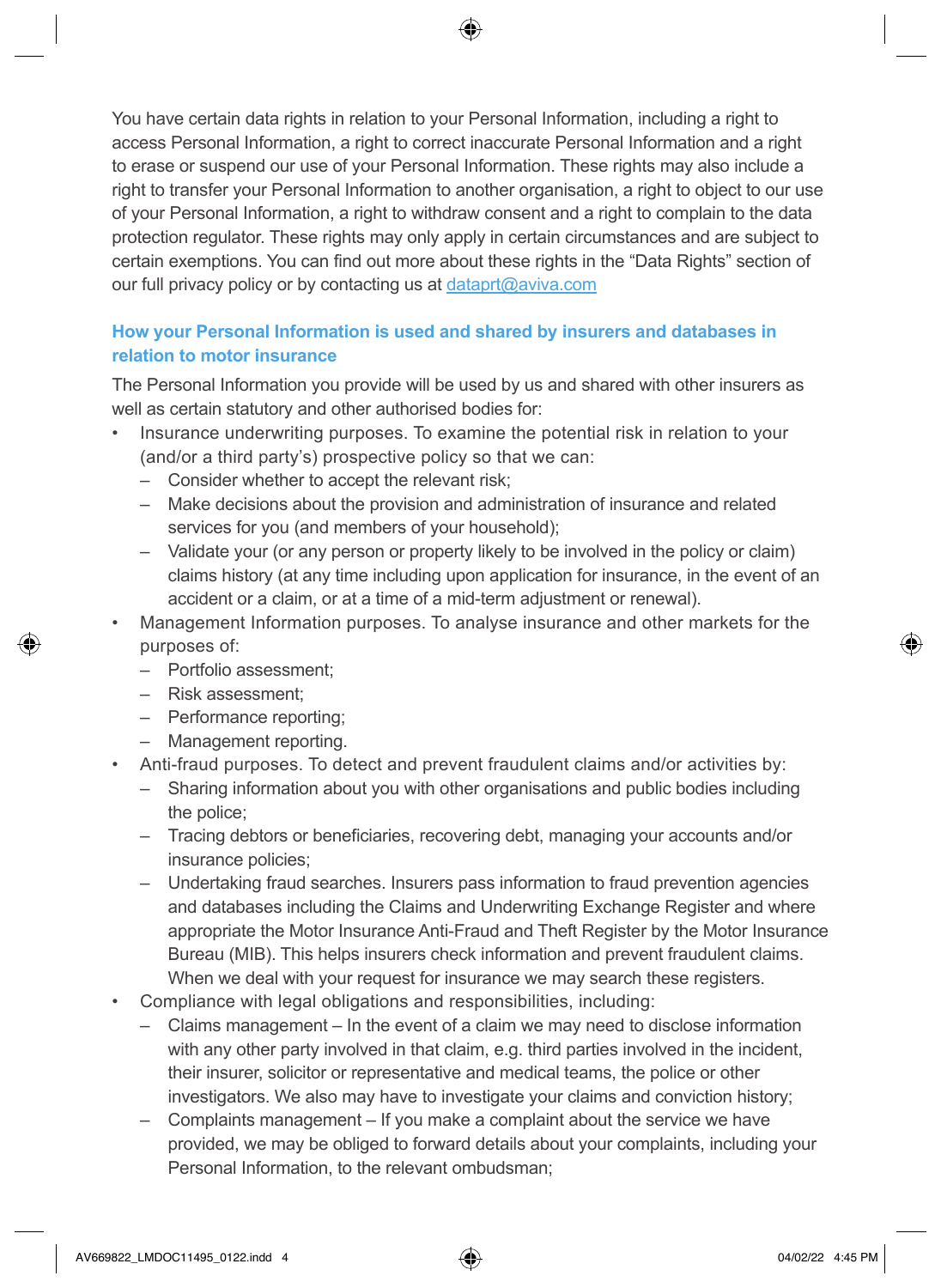- Information about your insurance policy will be added to the Motor Insurance Database (MID) managed by the MIB. MID and the data stored on it may be used by certain statutory and/or authorised bodies including the police, the Driver and Vehicle Licensing Agency (DVLA), the Driver and Vehicle Agency Northern Ireland (DVA), the Insurance Fraud Bureau and other bodies permitted by law. This information may be used for purposes permitted by law, which include:
	- Electronic Licensing;
	- Continuous insurance enforcement;
	- Law enforcement (prevention, detection, apprehension and/or prosecution of offenders);
	- The provision of government services and/or other services aimed at reducing the level and incidence of uninsured driving.

If you are involved in a road traffic accident (either in the UK, the European Economic Area or certain other territories), insurers and/or the MIB may search the MID to obtain relevant information.

Individuals who may be citizens of other countries or their appointed representatives making a claim in respect of a road traffic accident may also obtain relevant information which is held on the MID. It is vital that the MID holds your current registration number. If it is incorrectly shown on the MID you are at risk of having your vehicle seized by the police and/or a fixed penalty notice.

You can check that your current registration number details are shown on the MID at [www.askmid.com](http://www.askmid.com)

#### **How your Personal Information will be processed**

- Information which is supplied to fraud prevention agencies and databases, e.g. the MIB and MID can include details like your name, address and date of birth.
- Your data may be supplied to databases in order to facilitate automatic no claim discount validation checks.
- Your data may be transferred to any country, including countries outside of the European Economic Area, for any of the purposes mentioned above.
- Under your policy you must tell us about any incident (e.g. an accident or theft) which may or may not give rise to a claim. When you tell us about an incident, we will pass information relating to it to the fraud prevention agencies and databases, e.g. the MIB.

#### **How we use your Driving Licence Number**

Insurance underwriting purposes i.e. to examine the potential risk in relation to your (and/or a third party's) prospective policy so that we can:

• Provide your (or any person included on the proposal) Driving Licence Number (DLN) to the DVLA to confirm your (or the relevant person included on the proposal) licence status, entitlement and relevant restriction information and endorsement/conviction data. Searches may be carried out prior to the date of the insurance policy and at any point throughout the duration of your insurance policy including at the mid-term adjustment and renewal stage. A search of the DLN with the DVLA should not show a footprint against your (or another relevant person included on the proposal) driving licence;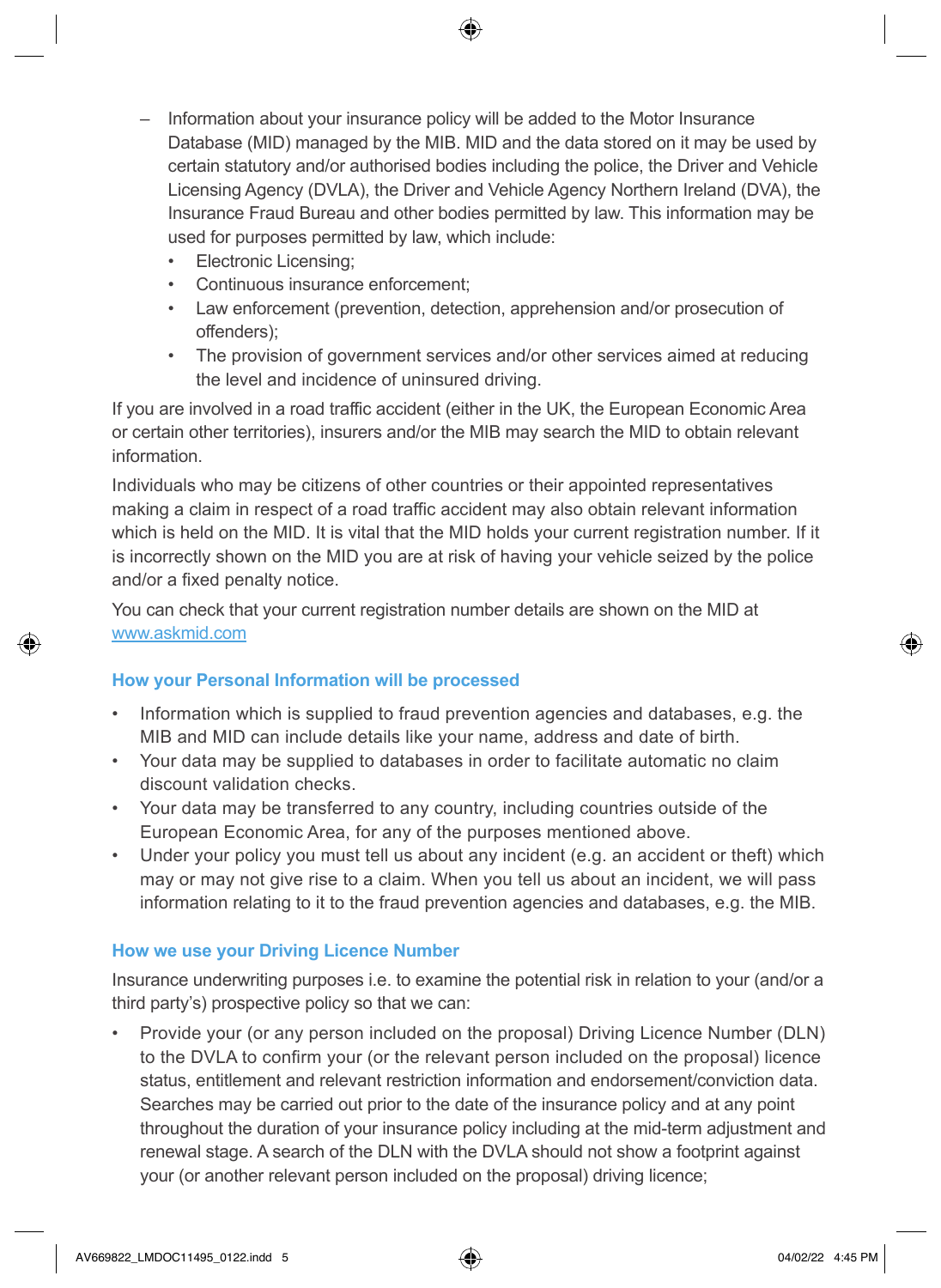• Searches may be carried out at point of quote and, if an insurance policy is incepted, at the mid-term adjustment and renewal stage.

Please note that if you give us false or inaccurate information it may invalidate your insurance policy/prospective insurance policy or it could affect the amount we pay to settle any claims you make under the policy.

For details relating to information held about you by the DVLA please visit [www.dvla.gov.uk](https://dvla.gov.uk)

# **Fraud prevention and detection**

In order to prevent and detect fraud we may at any time:

- Undertake searches against your (or any person included on the proposal) DLN against details held by the DVLA to confirm your licence status, entitlement and restriction information and endorsement/conviction data. This helps insurers check information to prevent fraud and reduce incidences of negligent misrepresentation and non-disclosure. A search of the DLN with the DVLA should not show a footprint against your (or another relevant person included on the proposal) driving licence;
- Share information about you with other organisations and public bodies including the Police;
- Undertake credit searches and additional fraud searches;
- Check and/or file your details with fraud prevention agencies and databases, and if you give us false or inaccurate information and we suspect fraud, we will record this.

We and other organisations may also search these agencies and databases to:

- Help make decisions about the provision and administration of insurance, credit and related services for you and members of your household;
- Trace debtors or beneficiaries, recover debt, prevent fraud and to manage your accounts or insurance policies;
- Check your identity to prevent money laundering, unless you provide us with other satisfactory proof of identity;
- Check details of job applicants and employees.

#### **Claims history**

- Under the conditions of your policy you must tell us about any insurance related incidents (such as fire, water damage, theft or an accident) whether or not they give rise to a claim. When you tell us about an incident we will pass information relating to it to a database.
- We may search these databases when you apply for insurance, in the event of any incident or claim, or at time of renewal to validate your claims history or that of any other person or property likely to be involved in the policy or claim.

We can supply on request further details of the agencies and databases we access or contribute to and how this information may be used. If you require further details, please contact us.

You should show the notices to anyone insured to drive the vehicle(s) covered under this policy.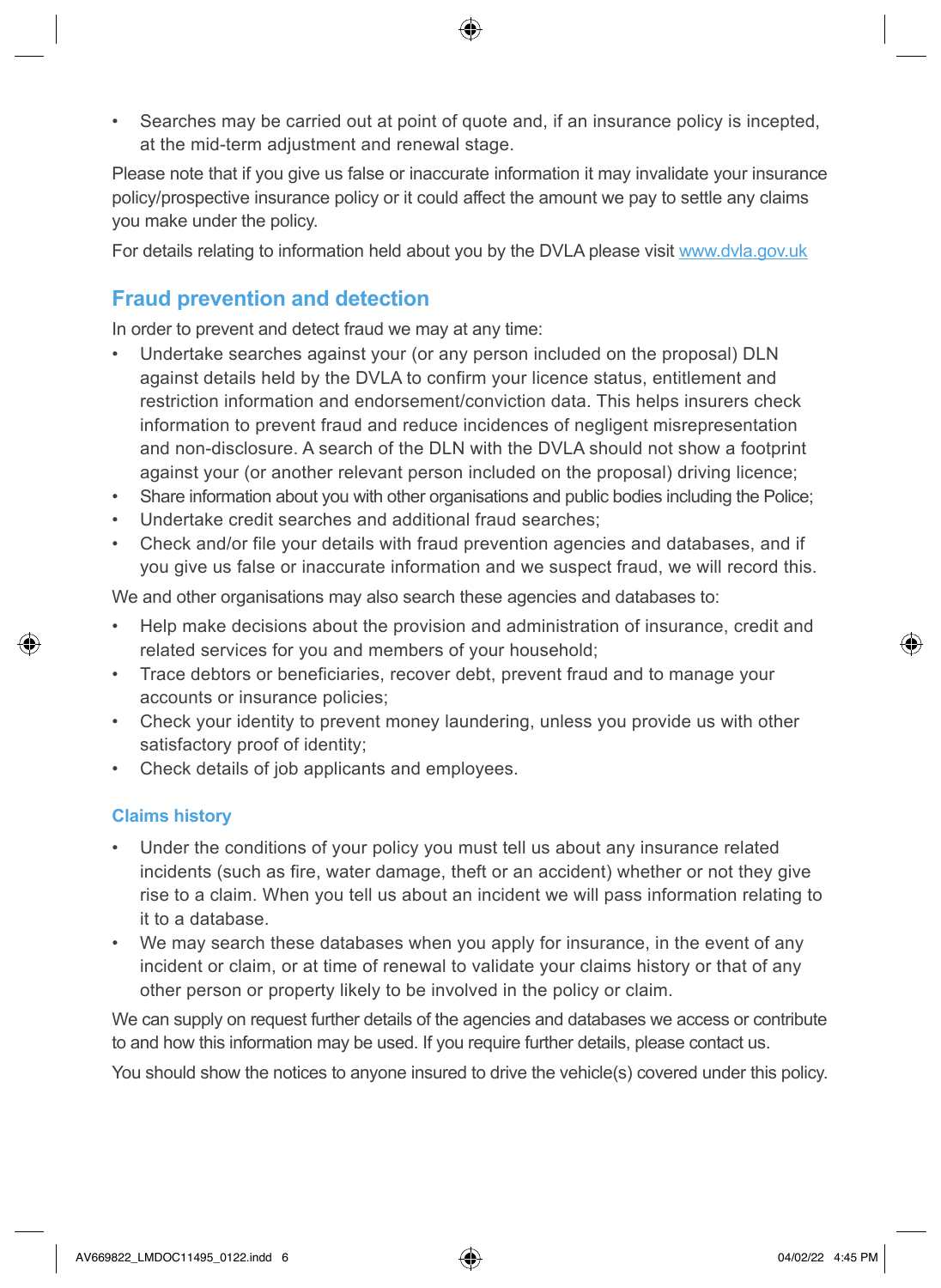# **Your cancellation rights**

You have a statutory right to cancel this policy within 14 days from the day of purchase or renewal of the contract, or the day on which you receive the policy or renewal email confirmation, whichever is the later.

If the insurance cover hasn't started yet, you will be entitled to a full refund of the premium paid.

Or, if you wish to cancel the policy within the first 14 days and the insurance cover has already started, you will be entitled to a refund of the premium paid, less a proportionate deduction for the time for which we have provided cover. There will also be an additional charge as shown in the schedule of £25.00 (plus Insurance Premium Tax, where applicable) if you cancel the policy within the first 14 days to cover the administrative cost of providing the policy.

The cancellation fee may be reduced to ensure the total amount paid in the period does not exceed the annual premium.

If a claim has been made in the period of insurance, and we have not been able to confirm recovery of the full amount of the claim from a responsible third party, you will not receive a refund of premium and all premiums will be due.

You can cancel the policy online via your MyAccount. It is your responsibility to notify all persons insured that this policy has been cancelled.

If you do not exercise the right to cancel the policy, it will continue in force and you will have to pay the premium.

For your cancellation rights outside the statutory cooling-off period, please refer to the 'General conditions' section in your policy booklet. If you are a telematics policyholder you should refer to the "Telematics Terms and Conditions" document which you have received for additional cancellation terms.

# **Renewing your insurance**

We will contact you by email at least 21 days before your renewal date and will either:

- **1.** give you an opportunity to renew your insurance for a further year and tell you:
	- about any changes we are making to the terms and conditions of your policy;
	- to review your circumstances and consider whether this insurance continues to meet your needs;
	- to check that the information you have provided us with is still correct, and tell us if anything has changed; and
	- the price for the next year.

If you wish to make any changes at renewal, please log in to your My account and edit your policy there.

Or

- **2.** let you know that we are unable to renew your insurance. Reasons why this may happen include but are not limited to the following:
	- when the product is no longer available; or
	- when we are no longer prepared to offer you insurance for reasons such as:
		- we reasonably suspect fraud;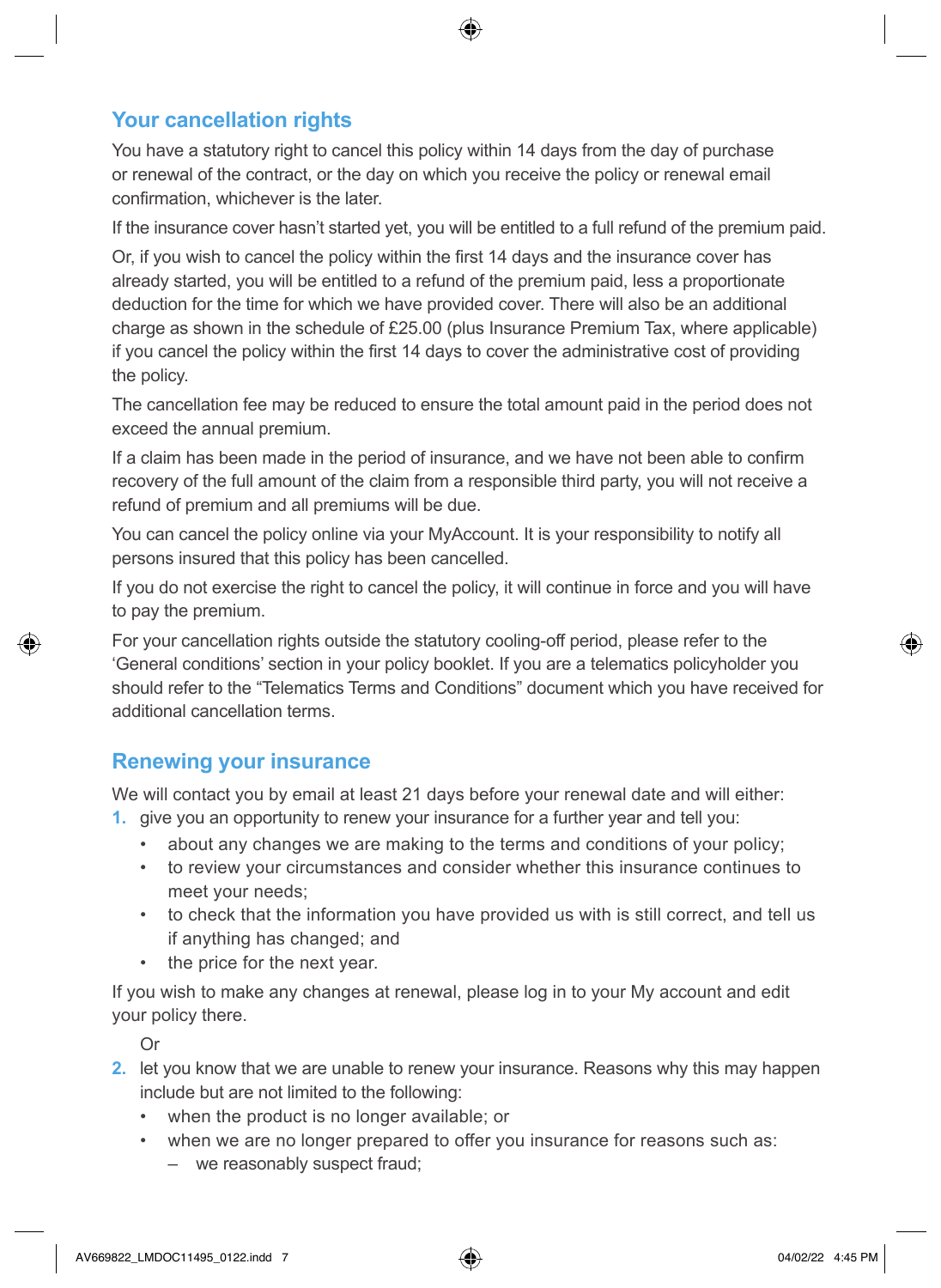- your claims history;
- we have changed our acceptance criteria;
- you are no longer eligible for cover; and/or
- where you have not taken reasonable care to provide complete and accurate answers to the questions we ask. See the 'Important Notice – Information and changes we need to know about' section within the policy document.

A cooling off period (14 days from renewal of the contract or the day on which you receive your renewal documentation, whichever is the later) applies at the renewal of your insurance. Please read 'Your cancellation rights' in your policy booklet which explains how this works.

#### **Ensuring you have continuous cover**

If you are thinking of cancelling and not renewing with us, make sure you can get the alternative cover you need before your policy ends.

# **Making a claim**

Should you need to make a claim under this policy, please contact us using the appropriate email address or telephone number shown below:

Motor claims in the UK: Go online at<www.generalaccident.com/our-cover/making-a-claim>or if you need to talk to us call 0345 030 7956. Motor claims in Europe: Contact: 44 (0) 1603 208 878 Motor Legal claim: Contact: 0345 030 7956 Motor Legal advice: Contact: 0345 030 8075 Lines are open 24 hours a day to report a new claim. In all cases, please quote your policy number.

#### **Automatic renewal of your policy**

Where we have offered you renewal terms and you select or have selected a continuous premium payment method, you will be notified by email at least 21 days before your renewal date that the policy will automatically be renewed and the renewal premium will again be collected from your specified bank account or credit/debit card. You can stop your policy from automatically renewing free of charge at any time online via MyAccount.

We will not automatically renew your policy if:

- you have contacted us to cancel your continuous payment authority since you purchased the policy or your last renewal; or
- we no longer offer you the continuous payment method if, for example, you have a poor payment history or an adverse credit history; or
- you have opted out of Automatic Renewal.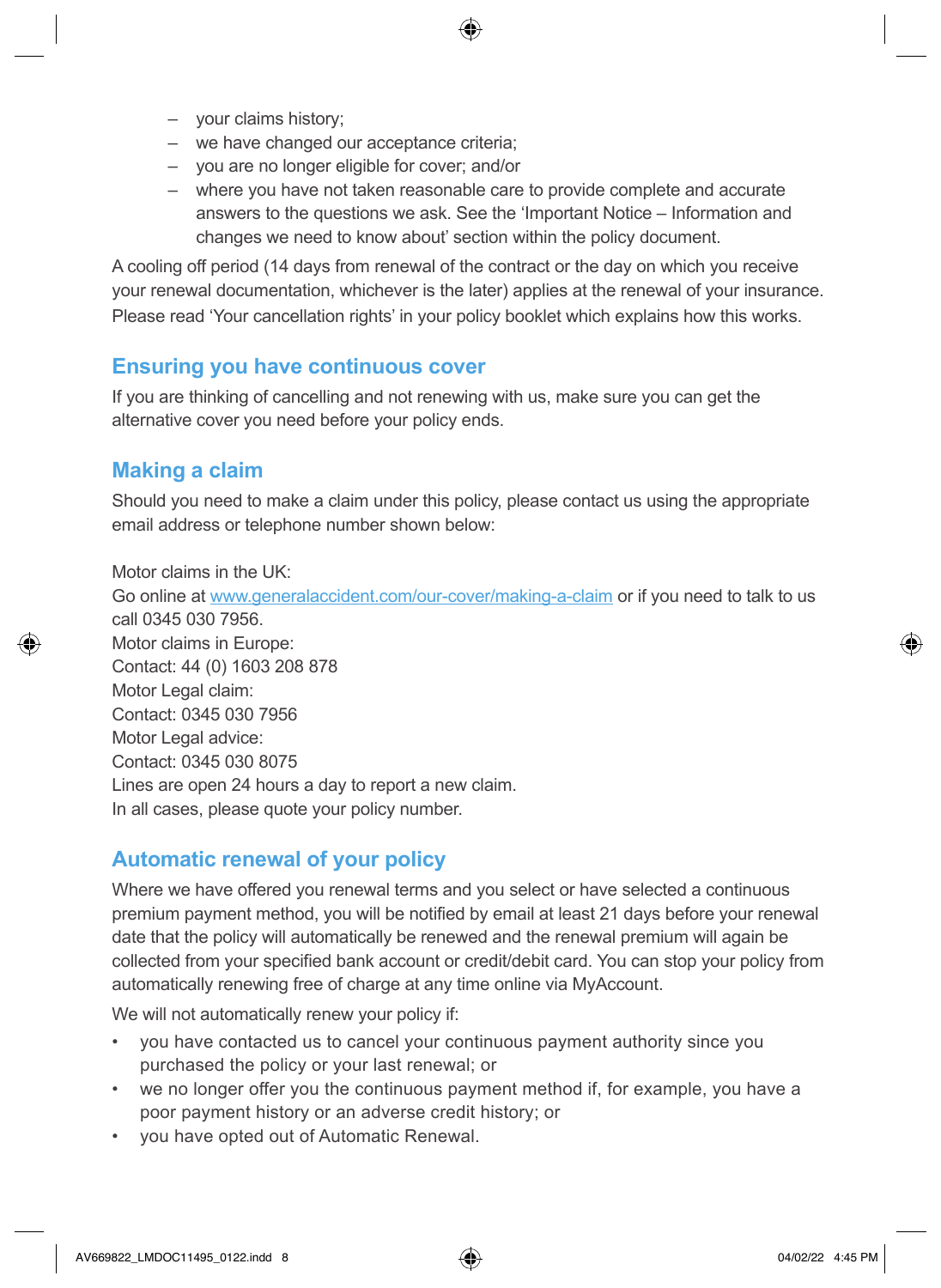If any of the above happens we will advise you of this in your renewal email and you will need to contact us to make payment before we can renew your policy.

#### **If you have a complaint**

If for any reason you are unhappy with the product or service, please get in touch as soon as possible. For contact details and more information about the complaints procedure please refer to your policy documents. Where a complaint cannot be resolved to your satisfaction you may be able to ask the Financial Ombudsman Service (FOS) to carry out an independent review. Whilst firms are bound by their decision you are not. Contacting them will not affect your legal rights.

You can contact the FOS on 0800 023 4567 or visit their website at www.financial-ombudsman.org.uk where you will find further information.

# **Financial Services Compensation Scheme**

Depending on the circumstances of your claim you may be entitled to compensation from the Financial Services Compensation Scheme (FSCS) if we cannot meet our obligations. See [fscs.org.uk](http://fscs.org.uk) for more details.

# **Choice of law**

The law of England and Wales will apply to this contract unless:

- **1.** You and the Insurer agree otherwise; or
- **2.** At the date of the contract you are resident of (or, in the case of a business the registered office or principal place of business is situated in) Scotland, Northern Ireland, the Channel Islands or the Isle of Man, in which case (in the absence of agreement to the contrary) the law for that country will apply.

# **Use of language**

All communications relating to this contract will be in English.

#### **Our regulatory status**

General Accident is a trading name of Aviva UK Digital Limited. Registered in Scotland No. 2116. Registered in England No. 09766150. Registered Office: St Helen's, 1 Undershaft, London EC3P 3DQ. Authorised and regulated by the Financial Conduct Authority. Policies are underwritten and administered by Aviva Insurance Limited. Registered in Scotland, No. 2116. Registered Office: Pitheavlis, Perth PH2 0NH. Authorised by the Prudential Regulation Authority and regulated by the Financial Conduct Authority and the Prudential Regulation Authority.

You may check this information and obtain further information about how the FCA protects you by visiting their website www.[fca.org.uk](http://fca.org.uk).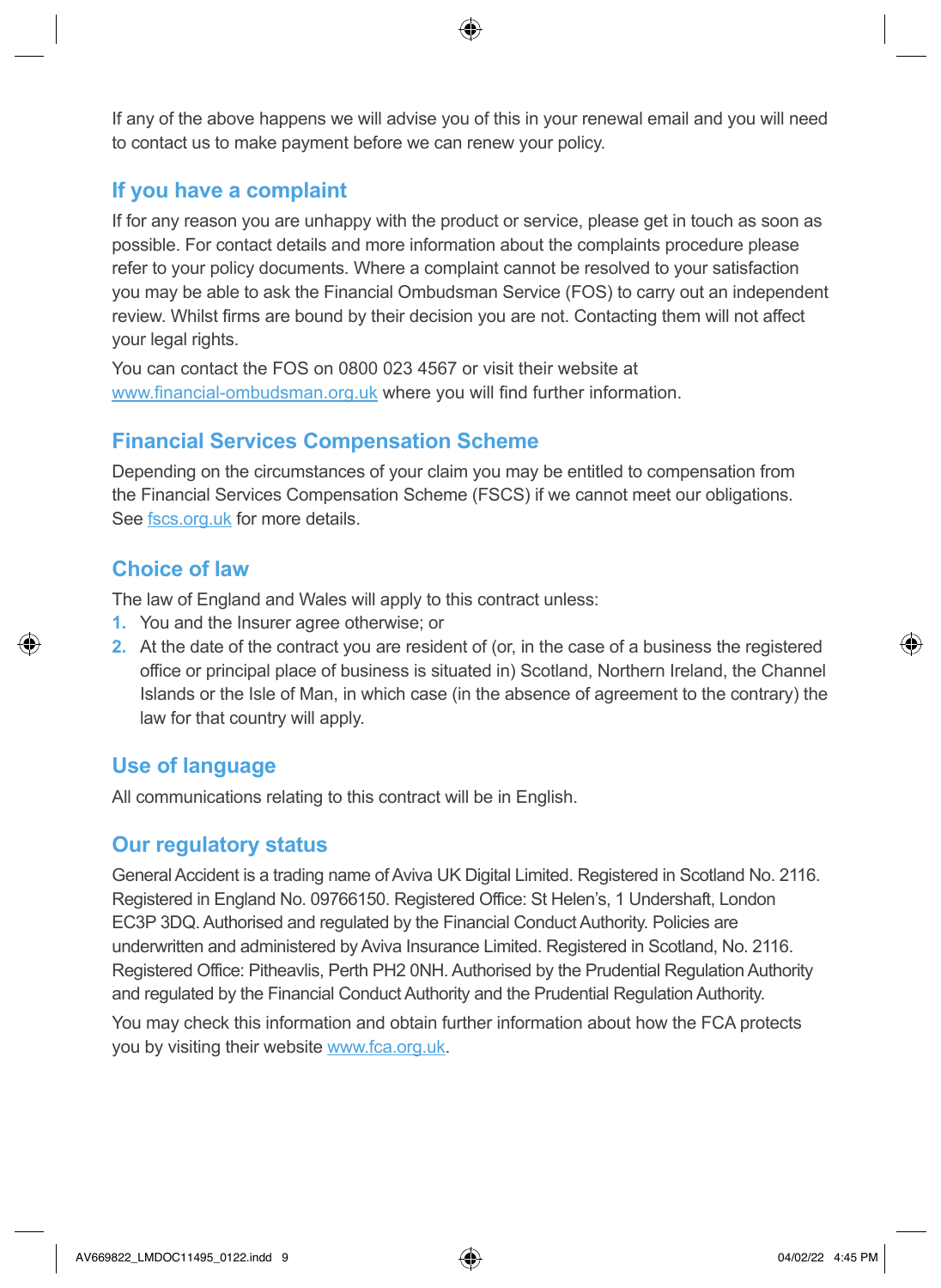# **Telephone call charges and recording**

Calls to 0800 numbers from UK landlines and mobiles are free. The cost of calls to 03 prefixed numbers are charged at national call rates (charges may vary depending on your network provider) and are usually included in inclusive minute plans from landlines and mobiles. For our joint protection telephone calls may be recorded and/or monitored.

# **Need this in a different format?**

Please get in touch if you'd prefer a document in large font, Braille or as audio. How to contact us: Email: [team@generalaccident.com](mailto:team@generalaccident.com)